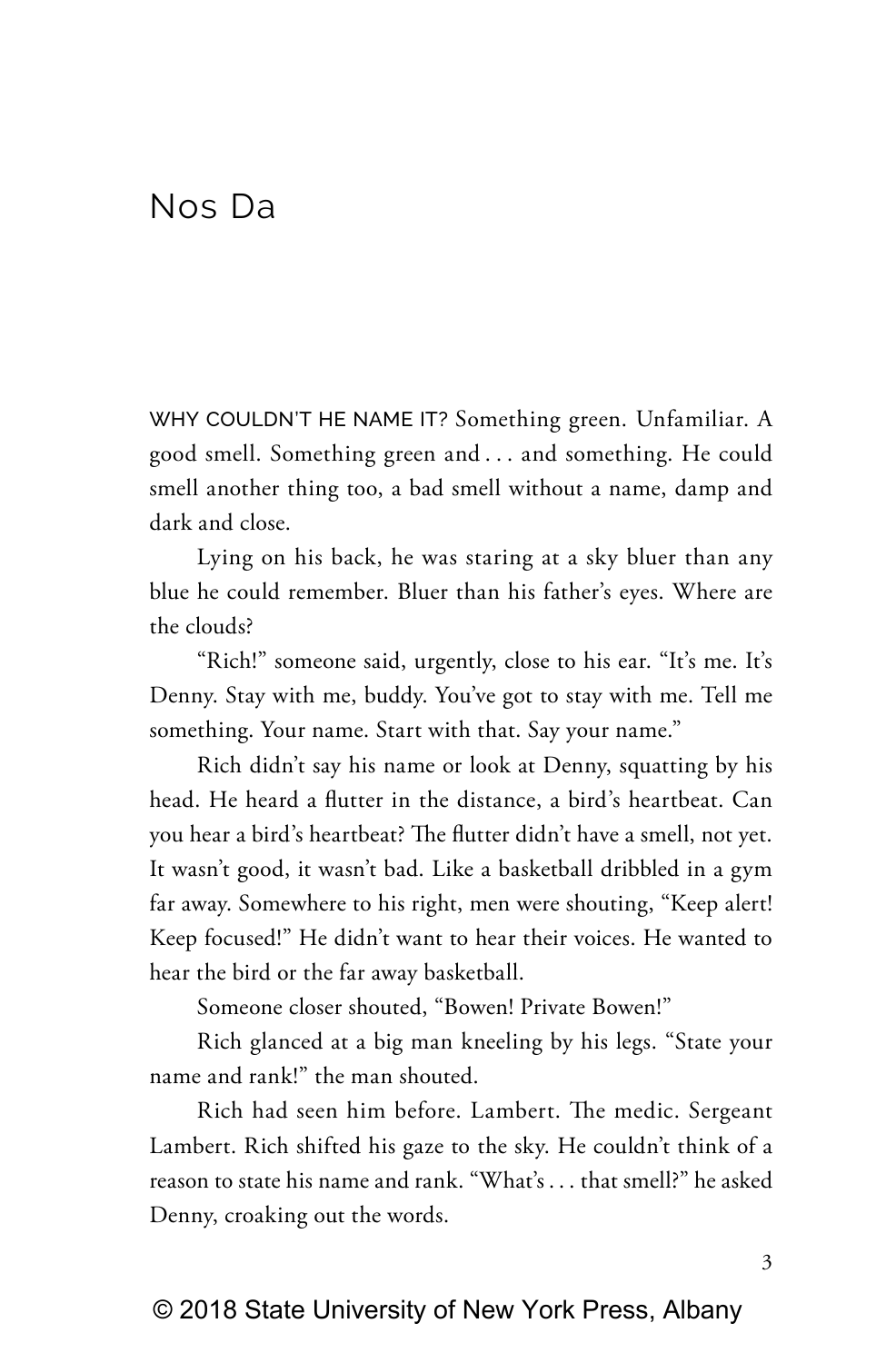"He's talking, Sarge," Denny shouted. "He's saying something."

Denny leaned close to Rich's ear. "Smell? I don't know. Don't everything smell like garbage in a garbage pit? But you're talking. It's great you can talk. Because as long as you're saying words, you're not, you know, not saying them."

"Like a thing you'd eat," Rich said. "But you wouldn't."

"Yeah, maybe," Denny said. "It's different here for sure. There's every stink you can imagine and plenty you can't. In a strawberry field, you smell strawberries. In a garbage dump, you smell garbage, and if it's not garbage, it will be." He sounded tired. "Anything I smell here, I wouldn't want to eat. Where the hell's that medevac, Sarge?"

"On its way."

"It needs to be here."

"I know," Lambert said. "I know. OK, got the tourniquets on." "Can he feel anything?" Denny asked.

"Nah. Shock. And I pumped him with morphine."

The blue sky narrowed and darkened, though Rich didn't see clouds moving in. Strange to be here, he thought, and not somewhere else. Strange to hear a voice close, then far away. Strange to be on my back, staring at an empty blue sky, like staring at a ceiling while you're having your bath.

"When it's dark," Rich asked his father, sitting on the edge of his bed, "where does the sun go?" He was under the bedcovers, feeling warm, though his hair was damp from his bath. His bedside light illuminated his father's brown hair and white shirt, but the rest of the room was dark. He didn't want his father to leave—that's why he asked about the sun. If his father answered, Rich would answer his answer, and they'd be together longer. They would talk about where the sun goes. Megan was already sleeping. Their mother was putting away dinner dishes.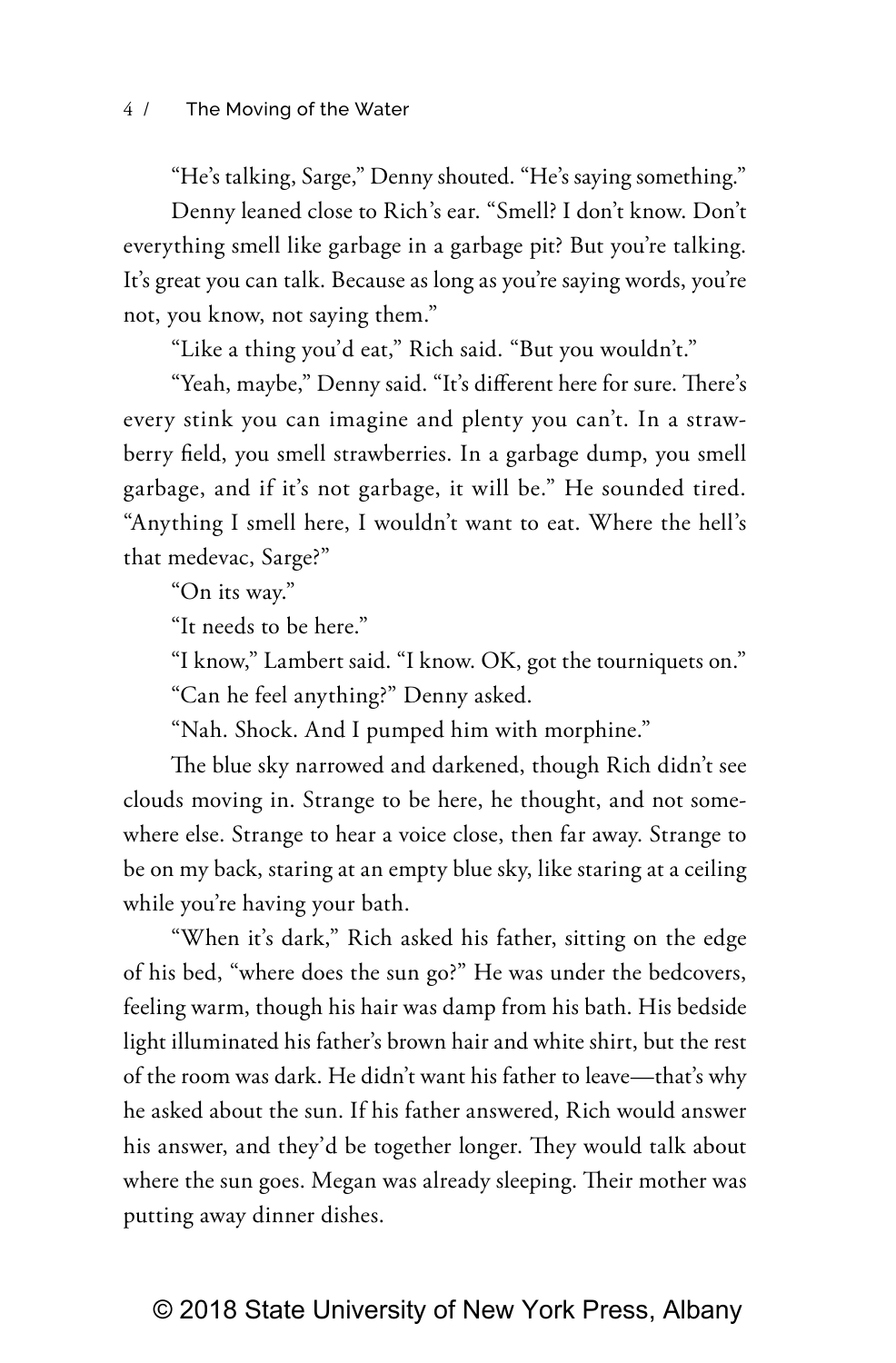"It goes below," his father said. "No, sorry, it doesn't go anywhere. We just can't see it. We turn away from it."

"Must be around three o'clock by now," Denny said. "They came out of nowhere, like shadows from under rocks. If shadows carried AK-47s. But now they're gone. The sun's out, the perimeter's secure, so they crawled under those god-damn rocks again with the snakes and spiders. Always coming and fucking going and fucking coming back again."

"Where does the sun go?" Rich said.

"Jesus," Denny said. "What is it now? The sun? I have no idea. I flunked astronomy, the most gut course you could take. That's why I'm here, I'm a flunky. The sun's far the fuck away is my guess. Other side of the earth. Like the dark side of the moon, you know?"

"A good smell," Rich said, "and a bad smell. That's what I don't get."

"What the hell's he talking about?" Denny asked Lambert, now working on Rich's left arm.

"No idea, but keep him talking. If he's talking, he's breathing. And if he's breathing, maybe he wants to do it some more. There, got the arm done. The medevac should get here any minute. Keep him talking, that's your job. I need to move on."

"OK, Rich, you know who I am, right?" Denny said, squeezing Rich's shoulder gently. "It's your buddy. Denny. Denny from Brooklyn with the six brothers and two sisters. Irish guy, remember? Good-looking—that's what Mom tells me. You stepped on a mine. I saw your foot go down and the earth go up. Then the gooks started firing, so it took a while to reach you. But Lambert, he's fast—you know, with what he does. And you . . . you'll be OK, I promise. You bought yourself a ticket home. No more freaking rice paddies. No holes in the ground to crawl into. No shadows in the daylight. Nothing more for you, buddy. You're all done. How you feeling?"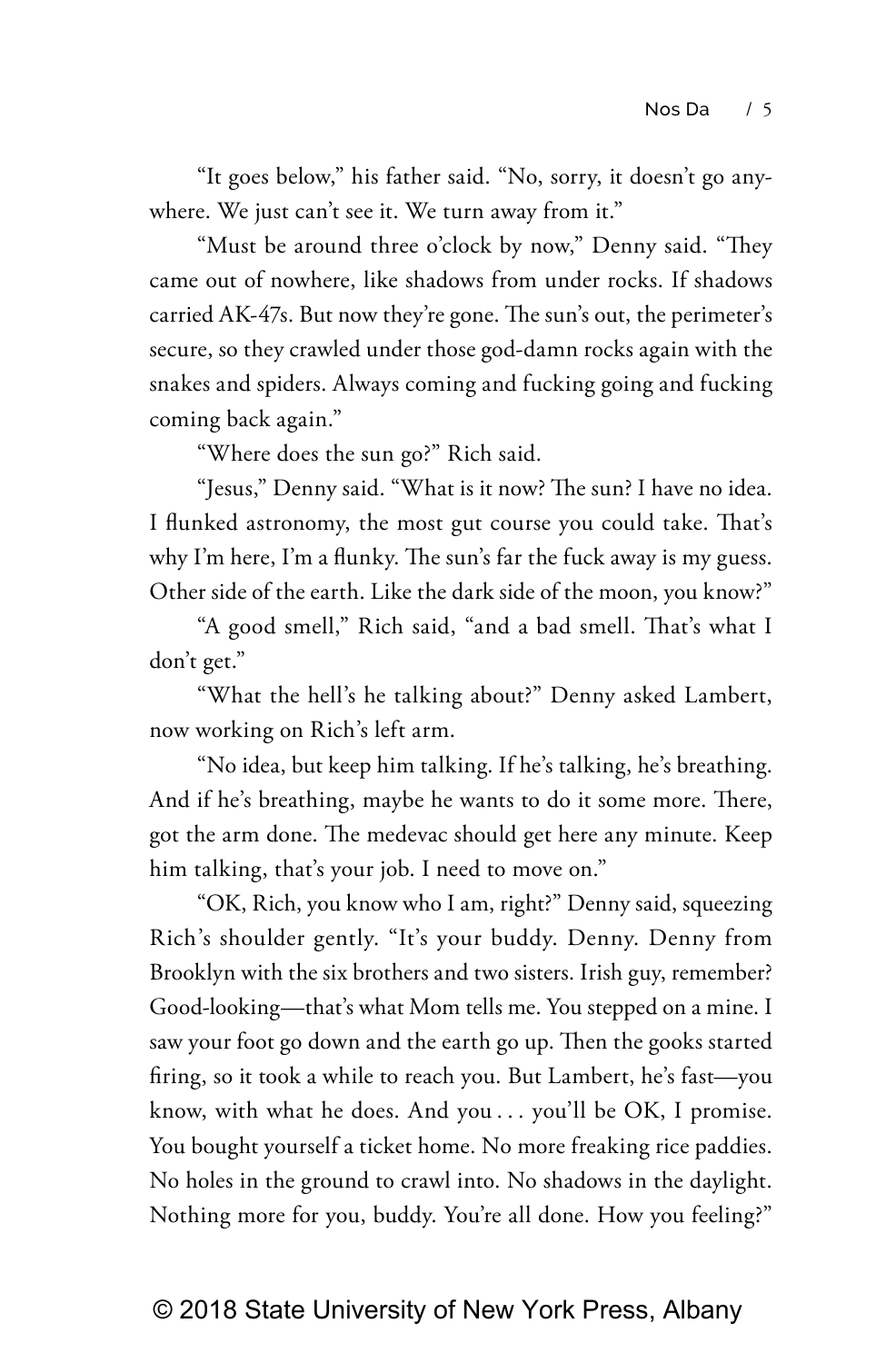"Cold," Rich said. "The water gets cold." "Yeah, it gets cold. It won't be long now, I promise." "Dad was the one." "For what?" "For me. Friday nights." "What? What was Friday night?" "Bath."

"You liked that? God I hated bath night. Ed Sullivan and then a bath. But you couldn't enjoy the show, knowing what was coming next. The scrubbing, the stinging eyes. And if you're number seven in line, no hot water."

"Warm then cold. Then warm." Rich looked up at Denny. "Where's the towel?"

"Got no towel," Denny said. "I got nothing. I'm empty. Hey, I've got water." He lifted up his canteen. "You need water?"

"Cold."

"Yeah," Denny said. "You lost . . . you know, some blood. They've got blankets in the medevac. And coffee. It's a thousand degrees here, but I'd die for hot coffee. From Dominick's, Second Avenue. I'd actually die for that."

"She cried all night," Rich said. "And wouldn't get out of bed that morning."

"Who? Your girlfriend? I thought you didn't have a girlfriend. Hard to keep up with you, buddy. No moss under your feet. Don't matter what the girl wants. No one wants you to go. And you, especially. No one except your crazy Uncle Frank because he got sent to Korea and now thinks everyone should get an arm blown off like him. But here the fuck you are anyways. Talking, right? At least you're talking, and that's the main thing. Though I gotta be honest, I can't wait for the chance to shut up."

"Cars," Rich said.